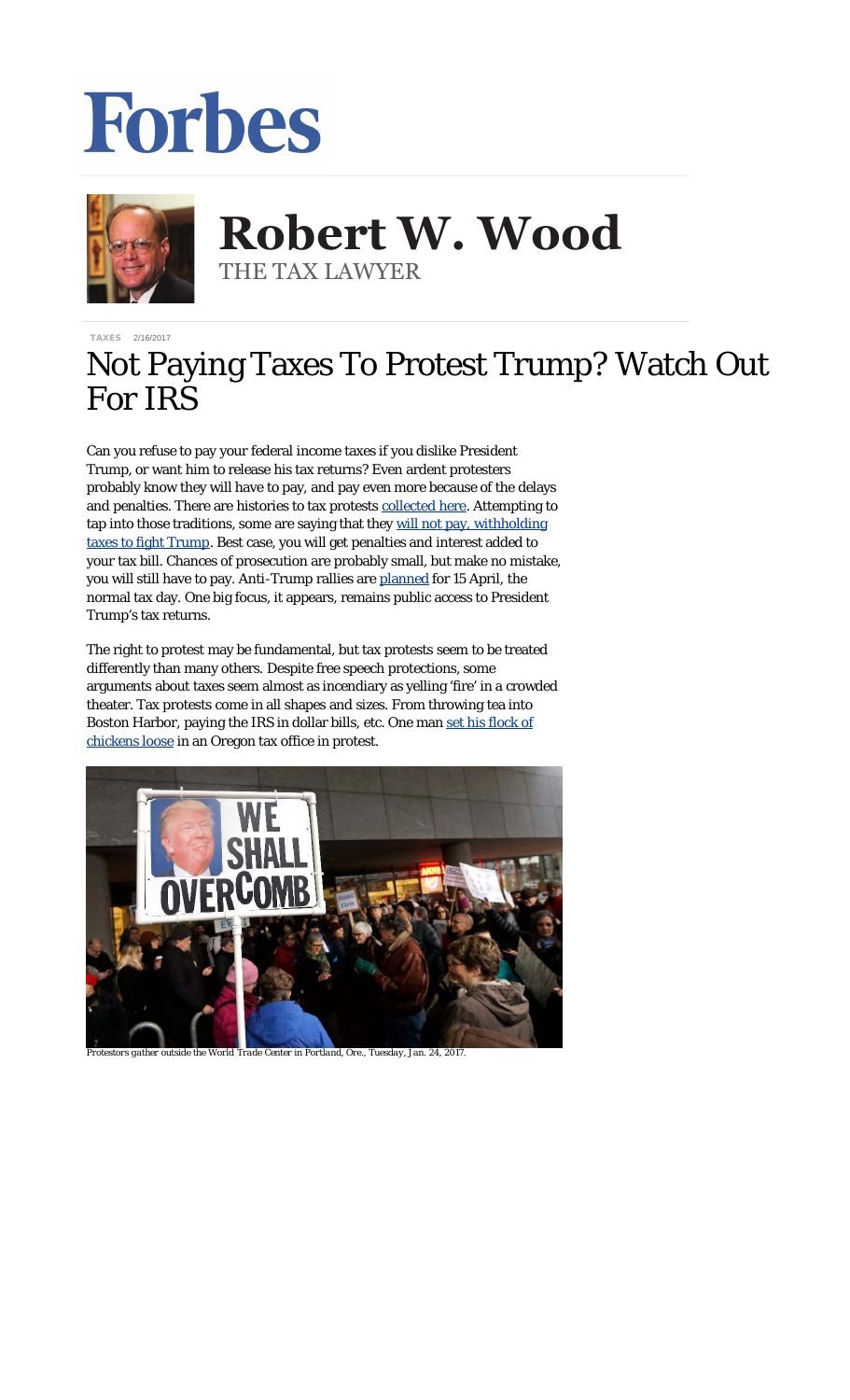Surprisingly, the IRS is prohibited by law from labeling people as "illegal tax protesters." In 1998, Congress even ordered the IRS to purge "protester" from its files. Yet the label remains hard to eliminate, according to an [audit report.](https://www.treasury.gov/tigta/auditreports/2015reports/201530067fr.html) Using illegal tax protester or other similar designations can stigmatize taxpayers. Congress thought some people were being permanently called tax protesters even though they later stopped acting out. But IRS employees still occasionally refer to taxpayers as "tax protester," "constitutionally challenged," or other designations. The report says all IRS employees need reminders not to use 'illegal tax protester' or similar labels. In [response](http://www.treas.gov/tigta/auditreports/2015reports/201530067fr.html), IRS management agreed.

There are plenty of negative things you can be called in the tax world–for example "aggressive" or "delinquent"–one of the worst to be called is "frivolous." In IRS lingo it's about as bad as you can get, just shy of the other "f" word, "fraudulent." If the IRS finds your argument or tax position to be frivolous, it can mean a 20% accuracy-related penalty under [Section 6662](http://www.taxalmanac.org/index.php/Internal_Revenue_Code_Sec._6662A.html); and a whopping 75% civil fraud penalty under [Section 6663](http://www.taxalmanac.org/index.php/Internal_Revenue_Code_Sec._6663.html).

If you take a position deemed frivolous on an amended return asking for money back, you can also be hit with a 20% erroneous claim for refund penalty ([Section 6676](http://www.taxalmanac.org/index.php/Internal_Revenue_Code_Sec._6676._SEC._6676.html)). On top of all this, if you file your return late and it includes frivolous positions, the usual penalties for fraudulent failure to timely file an income tax return can be tripled up to another 75% ([Section 6651\(f\)\)](http://www.law.cornell.edu/uscode/text/26/6651). It is not only frivolous tax returns that trigger penalties, but frivolous other tax forms, too. Under [Section 6702,](http://www.taxalmanac.org/index.php/Internal_Revenue_Code_Sec._6702.html) there's a \$5,000 penalty for frivolous tax returns and you can be separately penalized for sending in even seemingly innocuous tax forms throughout the year.

Court positions are affected as well. If you argue frivolous tax positions in court, the court can impose a penalty of up to \$25,000 if it concludes that: (1) your position is frivolous, or (2) you instituted a proceeding primarily for delay, or (3) you unreasonably failed to pursue your administrative remedies. (In other words, you went to court without going through all IRS appeals procedures first.)

In the law's eyes, even worse than taking a frivolous tax position is encouraging others to do so. That can bring a whole raft of penalties. Promoters can include some accountants, tax lawyers, and people who organize tax protester movements. The feds can even bring criminal charges. The IRS publishes a [list of frivolous positions.](https://www.irs.gov/tax-professionals/the-truth-about-frivolous-tax-arguments-introduction) Still, a surprising number of people make these arguments. For example, [Scott Grunsted](http://www.ustaxcourt.gov/InOpHistoric/GRUNSTED.TC.WPD.pdf) claimed the